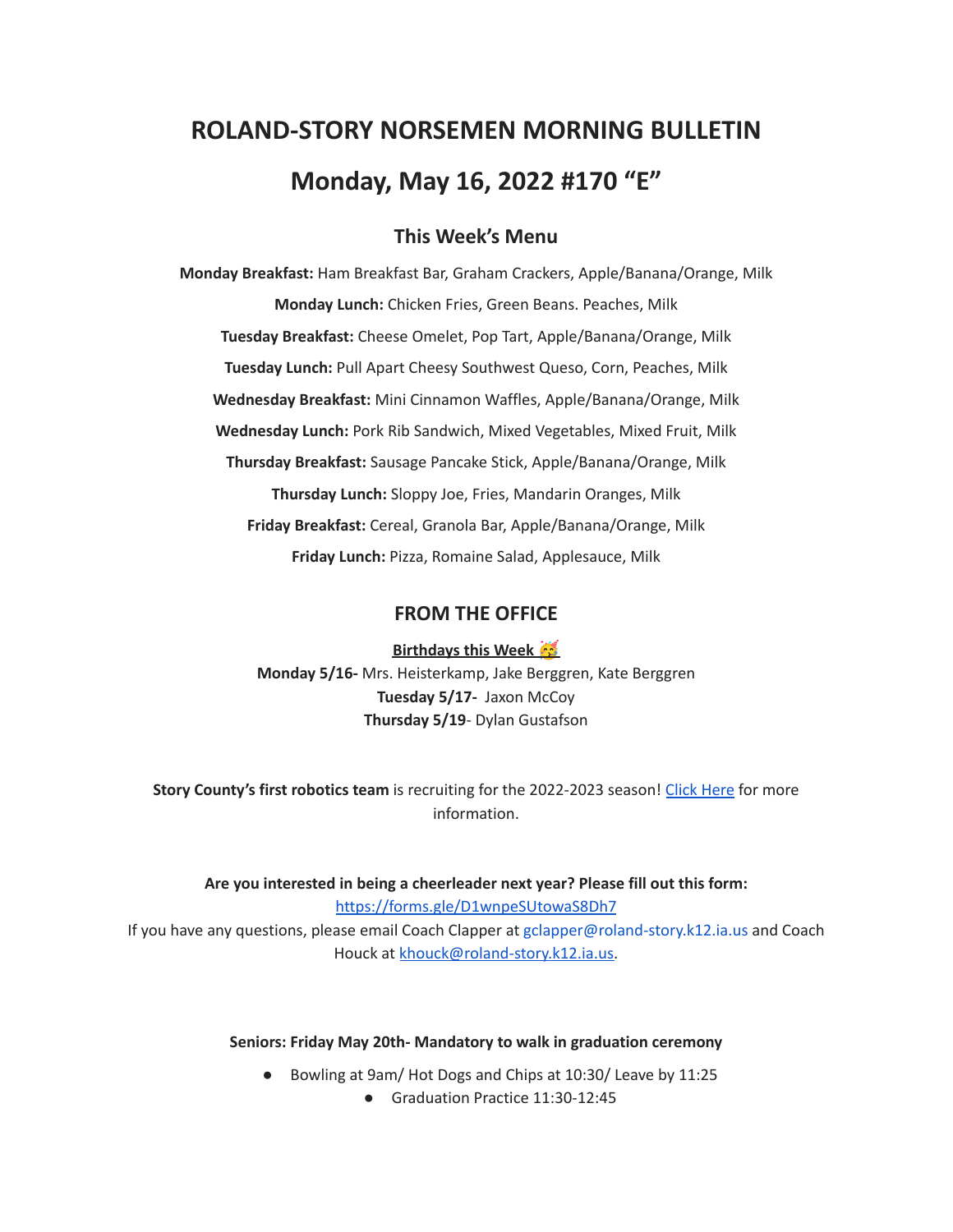Walk through the elementary school at 1:30



**[COUNSELOR FOLDER](https://docs.google.com/document/d/1vmwczNPbDzXe9vFaG5LJMQ7NYDv-i4oQJHybqA65TUc/edit?usp=sharing) (9-12)-Click here**

#### **Online DMACC classes for Fall 2022**

An important message to remember about DMACC online is that you, the student, must register for the class. Once you register online then the counseling department receives a notice to approve it.

# **Scholarship**

#### [StudentScholarships.org](https://drive.google.com/file/d/1qEKcx3GVK6vi8DB_QD_Px65Do1Dedcz6/view?usp=sharing) Newsletter

1) Jameela Jamil x I Weigh Scholarship- \$5,000 due 5/18

2) Full Circle Scholarship- \$15,000 due 5/31

3) Know Your Worth Scholarship- \$10,000 due 6/1

4) Girls Impact the World Scholarship Awards- \$5,000 due 6/1

5) Community Leadership Scholarship- \$1,000 due 6/15

6) Navigate Your Future Scholarship- \$2,500 due 6/24

7) CIA Undergraduate Scholarship Program- \$25,000 due 6/27

8) Women in Trades Scholarship- \$3,000 due 6/30

9) Sterling Law Offices Annual College Scholarship- \$1,000 due 6/30

10) Future of Sports Scholarship Program- \$1,000 due 6/30

11) Keches Law Group Scholarship- \$1,500 due 6/30

12) AGMA Foundation Scholarship Program- \$20,000 due 7/1

13) New Silver Fintech Scholarship- \$5,000 due 7/31